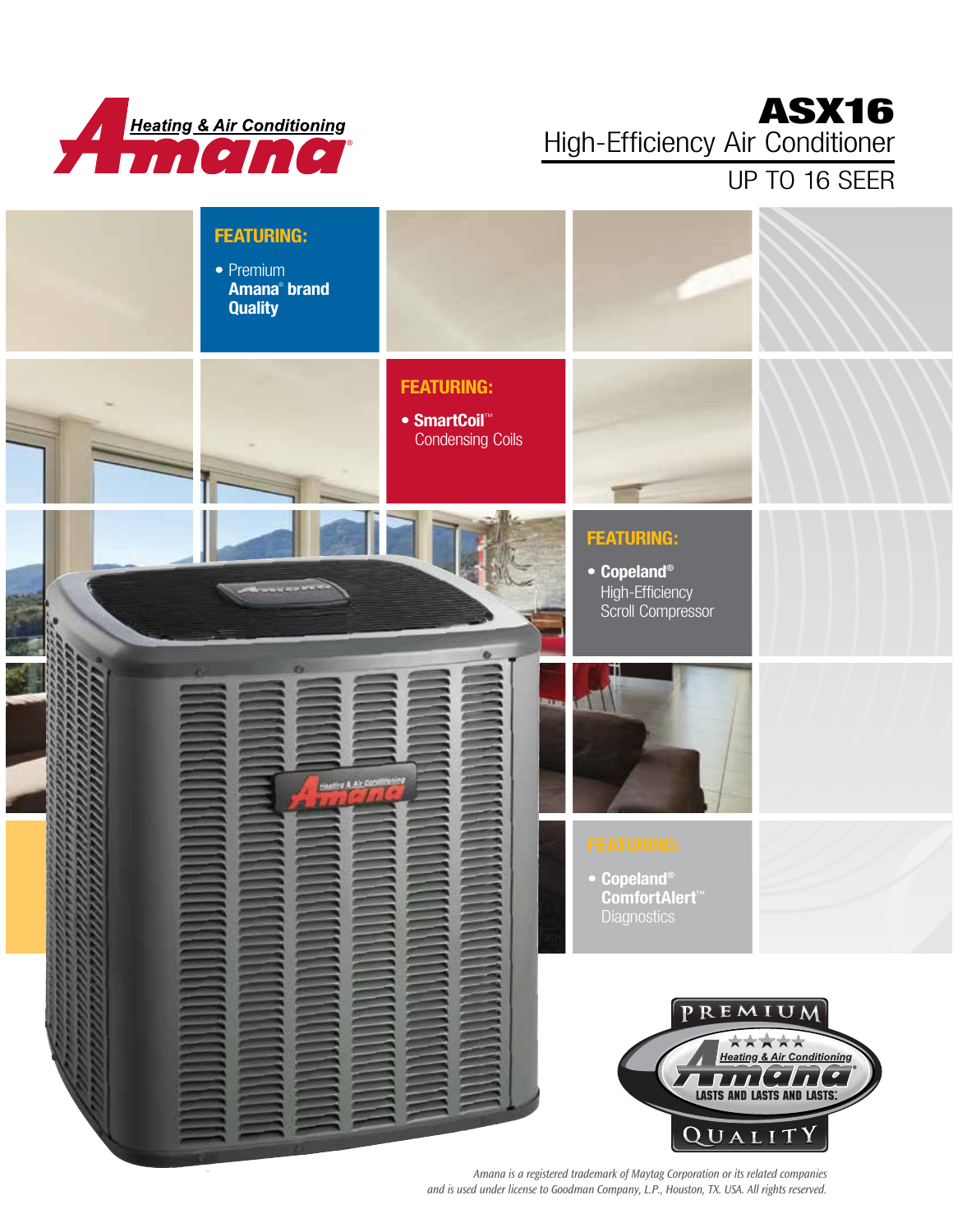

#### Premium Indoor Comfort with Amana® Brand Air Conditioners

*Beat the summer heat and the winter cold with a premium Amana brand ASX16 R-410A Air Conditioner — a unit that provides you with high-efficiency, outstanding performance and quiet operation. This air conditioner's reliable operation and outstanding features add up to premium indoor comfort. The Amana brand has a long reputation for providing quality and innovation in home appliances, and our heating and air conditioning products are made with the same level of commitment. You can expect years of dependable service from your Amana brand ASX16 R-410A Air Conditioner. Why suffer through hot, humid days or cold, frigid nights with an inefficient, lower SEER noisy air conditioner when an Amana brand ASX16 unit with chlorine-free R-410A refrigerant can consistently deliver quiet, energy-conserving comfort?*

#### Energy-Saving Efficiency

When properly matched and installed, your Amana brand ASX16 Air Conditioner offers up to 16 SEER energy-efficiency performance. "SEER" stands for Seasonal Energy Efficiency Ratio, a measure used by the U.S. Department of Energy to rate the cooling efficiency of air conditioners and heat pumps. The higher the SEER, the greater the efficiency — and the lower the operating cost. Compared to lower SEER units found in many homes, an Amana brand ASX16 air conditioner provides significant savings on your electric bill.

With Amana brand air conditioners, your comfort and savings start with a high-efficiency Copeland® scroll compressor. This quality component uses the latest compression technology and features overload protection. The efficient design of the scroll compressor is complemented by our durable, high-efficient condensing coil, which is made with corrugated aluminum fins and refrigerationgrade copper tubing.

In many applications, the efficiency of your Amana brand ASX16 Air Conditioner can be enhanced by using it in conjunction with an Amana brand gas furnace, air handler or modular blower that includes a variablespeed blower motor. Talk to your Amana brand dealer about opportunities to increase the efficiency of your new unit.



#### What is R-410A?

Compared to lower SEER, R-22 refrigerant units, our new Amana brand ASX16 Air Conditioner will not only provide you with money-saving cooling performance for many years, but it also features R-410A refrigerant. This refrigerant does not contain chlorine. Introduced in 1995, R-410A refrigerant has helped increase the durability and reliability of air conditioner compressors.

#### Experience Quiet Comfort

You can be assured that your Amana brand Air Conditioner will provide you with quiet operation. To minimize operating sounds, we've acoustically engineered our systems with enhancements that include a compressor soundreduction cover made of high-density foam and a specially designed sound-control top.

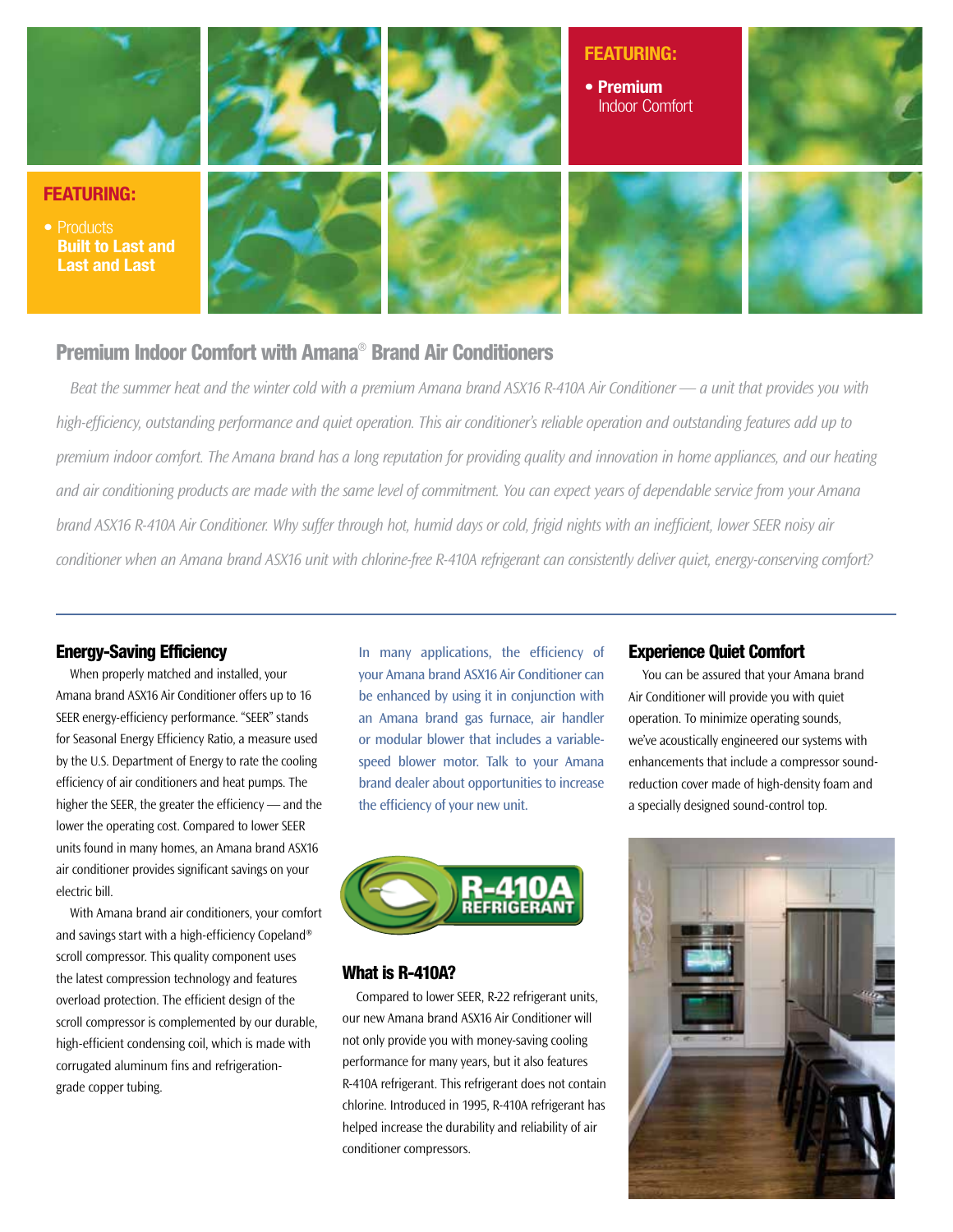#### Commitment to Quality Engineering

Always in pursuit of the highest performance and efficiency, our engineers are constantly evaluating the latest technology and applying it to every Amana brand air conditioner. This commitment to constant improvement ensures that our units continue to meet or surpass industry standards. The Amana brand line of air conditioners is designed and built to ensure dependable operation with continuous, troublefree cooling comfort.

But best of all, the operation of your air conditioner can be monitored and reviewed by your contractor with the use of the ComfortAlert™ Diagnostics module that we build into all of our premium Amana brand units. This module monitors data from the unit and accurately detects the cause of systemrelated issues.



For even greater peace of mind, ask your dealer or visit our web site at **www.amana-hac**. com for more details about Asure,<sup>SM</sup> an affordable Parts and Labor Extended Service Plan for your entire Amana brand HVAC system.†

#### Additional Information

Before purchasing this appliance, read important information about its estimated annual energy consumption, yearly operating cost, or energy efficiency rating that is available from your retailer.

thing & Air Cow

# PREMIUM WARRANTY\* PROTECTION





★★★★★ **Heating & Air Conditioning**  $112112$ **LASTS AND LASTS AND LASTS** 

QUALIT

*\*Complete warranty details available from your local dealer or at www.amana-hac.com. To receive the Lifetime Unit Replacement Limited Warranty (good for as long as you own your home) and 10-Year Parts Limited Warranty, online registration must be completed within 60 days of installation. Online registration is not required in California or Quebec.*

*† Extended Service Plans not available in all states. Ask your dealer for full details.*

# The Amana® brand ASX16 High-Efficiency Air Conditioner advantages:

- Up to 16 SEER cooling performance
- Chlorine-free R-410A refrigerant
- A high-efficiency Copeland<sup>®</sup> scroll compressor
- Lifetime Unit Replacement Limited Warranty\* for as long as you own your home
- 10-Year Parts Limited Warranty\*
- Copeland® ComfortAlert™ diagnostics
- 5mm condenser coils
- Ouiet operation ensured by: - A high-density foam compressor sound cover
	- A single-speed condenser fan motor
	- A wire fan discharge grille
- A factory-installed filter drier, for longer system life
- A louvered cabinet made of heavy-gauge galvanized steel that protects the coil, while its appliance-quality, post-paint finish resists the effects of PREMIUM weather and time